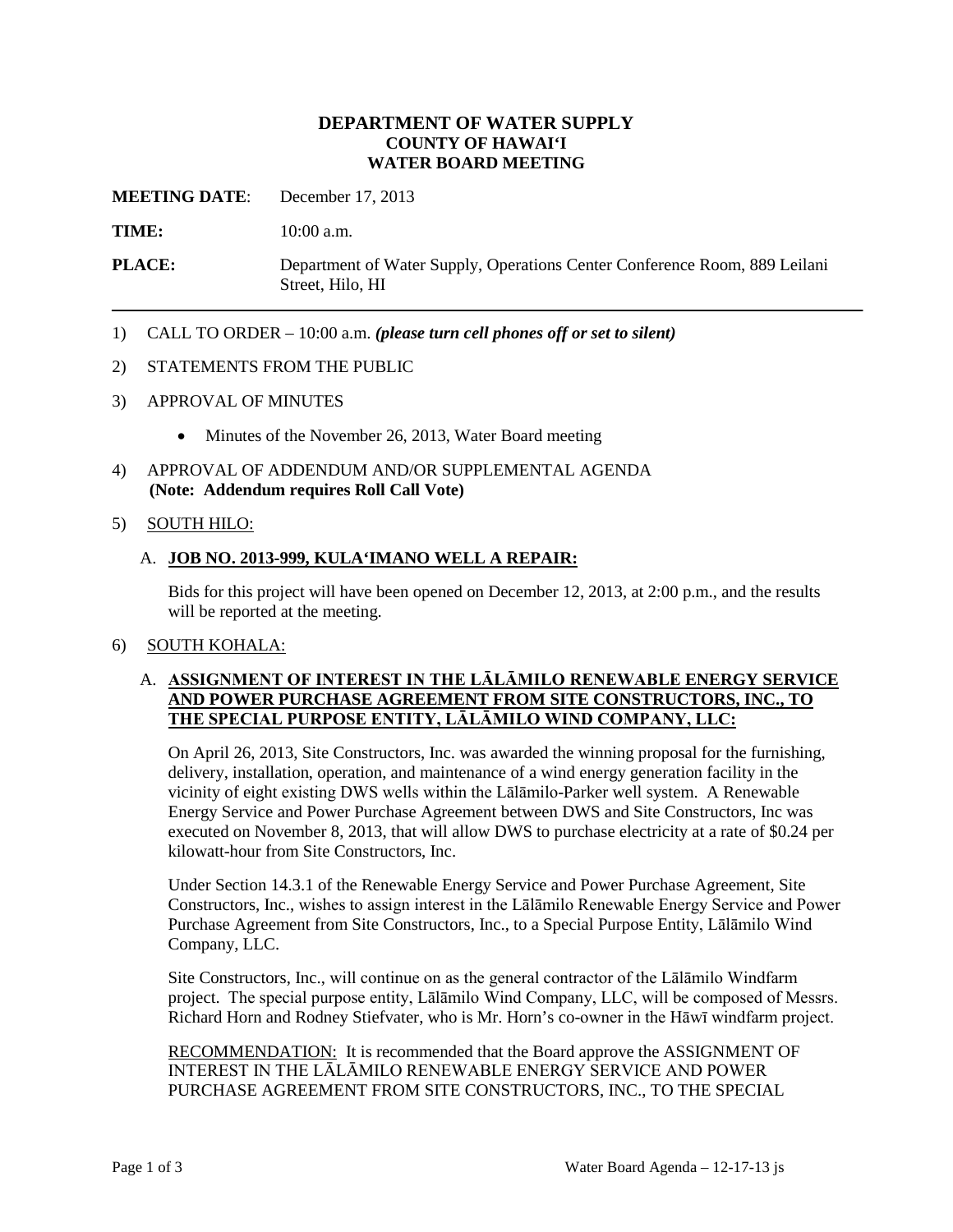PURPOSE ENTITY, LĀLĀMILO WIND COMPANY, LLC, and that either the Chairperson or Vice-Chairperson be authorized to sign the documents, subject to approval of Corporation Counsel.

# 7) MISCELLANEOUS:

# A. **DEDICATION OF WATER SYSTEMS**:

The Department received the following documents for action by the Water Board. The water systems have been constructed in accordance with the Department's standards and are in acceptable condition for dedication.

# **1. GRANT OF EASEMENT** Grantor: Crystal Rose Andrade Gouveia Tax Map Key: (3) 4-6-010: 035 (portion)

*Note: DWS acquired this Easement for an existing 8-inch waterline.*

RECOMMENDATION: It is recommended that the Water Board accepts these documents subject to the approval of the Corporation Counsel, and that either the Chairperson or the Vice-Chairperson be authorized to sign the documents.

# B. **MONTHLY PROGRESS REPORT**:

Submission of Progress Report of Projects by the Department. Department personnel will be available to respond to questions by the Board regarding the status/progress of any project.

# C. **REVIEW OF MONTHLY FINANCIAL STATEMENTS:**

Due to December's early meeting date, financial statements for November 2013 were not completed in time for the Board packet mailing. November's statements will be provided to Board members at a later date upon completion.

# D. **MANAGER-CHIEF ENGINEER'S REPORT:**

The Manager-Chief Engineer will provide an update or status on the following:

- 1) Pu'ukala/Kona Ocean View Properties Subdivision Improvement District Update
- 2) Waikoloa Reservoir No. 1 Update
- 3) Waimea Water Restriction
- 4) Kawailani Tank Update
- 5) Energy Management Analyst Update
- 6) Public Information and Education Specialist Update
- 7) Recognition of Service Retirement

# E. **BOARD MEMBERS' SERVICE:**

Section 13-4(d) of the County Charter allows a Board Member whose term has expired to serve an additional 90 days or until a successor is appointed and confirmed, whichever comes first.

RECOMMENDATION: Pursuant to Section 13-4(d) of the County Charter, expired term Board Members will be allowed to serve an additional 90 days or until their successor is appointed and confirmed, whichever comes first, if so desired.

#### F. **ELECTION OF CHAIRPERSON AND VICE-CHAIRPERSON FOR 2014:**